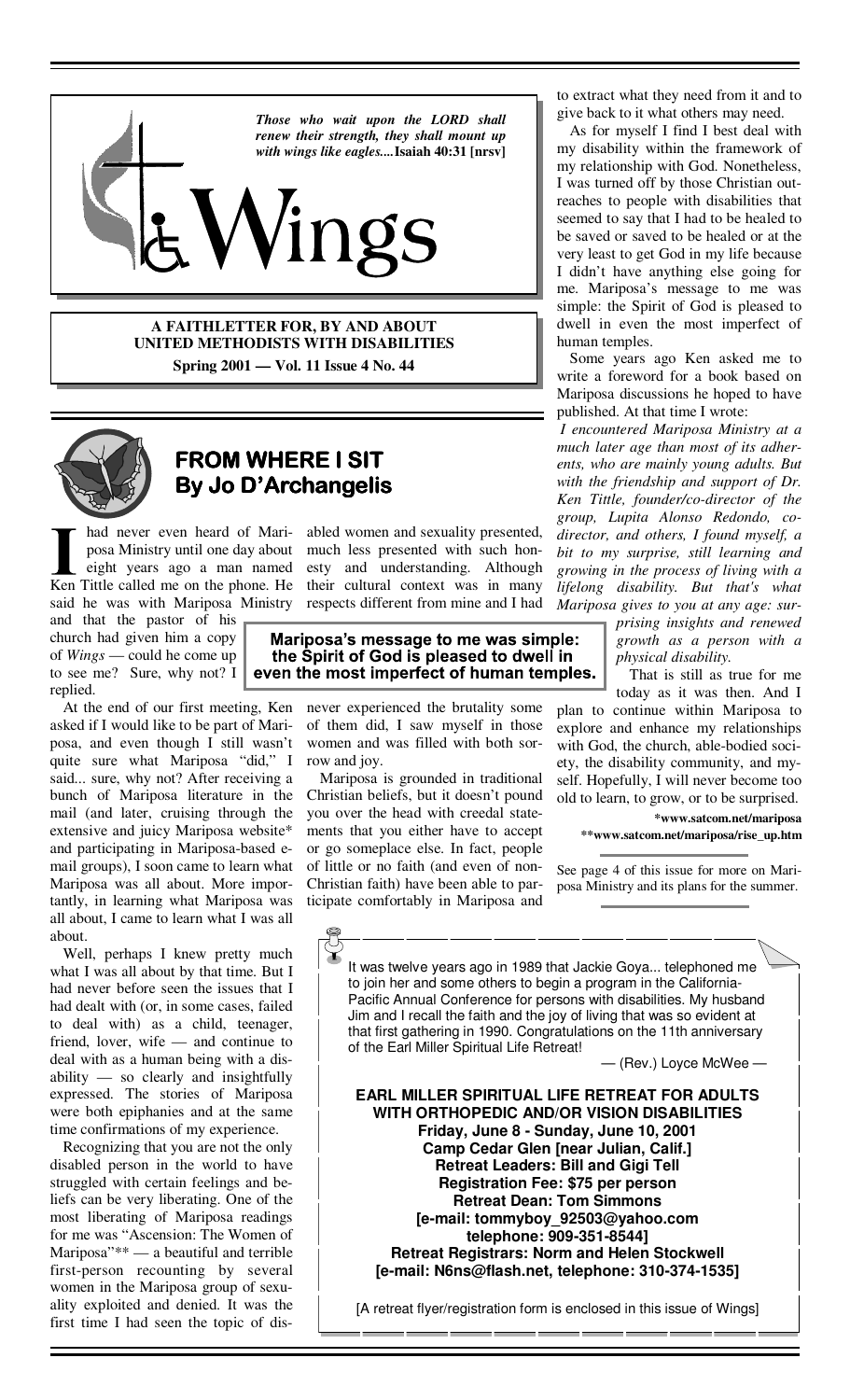## **THOUGHTS ON A MANIPULATIVE GOD By Richard Daggett**

lmost every time I'm interviewed by a reporter, they say something about how "brave" I am (for some reason this happens more often if the reporter is female!). The first time I heard this, I didn't know how to respond; it took me by surprise. Now I tell them, as politely as possible, that bravery has nothing to do with it. Bravery is when a person consciously puts

their own life in danger to save or protect someone else. A person who happens to have a disability has not made a conscious effort to be disabled. It just happens. They still have the desire to live as full a life as possible — just like everybody else. You don't have to be brave to do that.

 Over the past several years I've received a few letters from polio survivors who are angry. They feel that they were encouraged, even pushed, to go out and make an active



life. They feel this is why they are having trouble now with Post Polio Syndrome. While I certainly sympathize with them, I don't agree with this outlook. I'm not sure I



would have done things much differently even if I'd known about polio's late effects. I'm a richer person for the people I've met and the things I've done.

 I've also talked with polio survivors and others with disabilities who are having a really tough time. They sometimes say, "Why me?" I think to myself, "Why not you? What makes you so special that you are immune from life's problems?" Of course, I don't actually say that to them (well, sometimes I do it depends on the person and the circumstances).

 I don't believe that "Why me?" has any point. We know that bad things happen sometimes, but it isn't because we do something to deserve it or are "good" or "bad" people. If you are walking down the street and a brick falls off a building and you are underneath it when it falls, you will be hit. God didn't put you in that spot, and God didn't drop the brick.

 If you happen to be exposed to a contagious disease, you run the risk of contracting that disease whether you are a good person or a bad person. I have a strong belief in God but not in an anthropomorphic God who looks like an old man sitting on a throne. I can't believe in a God who manipulates people's lives and events like a puppet master.

 I remember a play I saw in the early years of public television. It was called "Steam Bath," and the steam bath attendant was supposed to be God. Every few minutes he would walk to the corner of the room and start pulling levers. He



would say something like, "There's a black Buick going down Highway 9. I think I'll make it miss the curve and go over a cliff." It was an interesting play but bad theology.

 I do believe that God created the world. I believe it because the world is so complex and so wondrous. It works. But when he created it, he withheld

one key ingredient from most of nature, an ingredient he only gave to us — the ability to differentiate between good and evil. People have that capacity; falling bricks and disease germs don't. I believe that God is at work in the world today just as God has always been, working through ordinary human beings. He comes to us in the incarnation of caring people, of friends who support and uplift us. I believe this because I have seen it and experienced it.

 I'm writing this shortly after my 59th birthday, and I hope to have many more. So far I've had a very interesting life. It's been different, but everyone's life is different. There are many things that I haven't done that I wish I could have done. I would love to have walked the entire length of the John Muir Trail. It would have been exciting and challenging to have designed and built my own house. I think I would have made a good husband and father too.

 On the other hand, I've done many things that others only dream about. But at this point I will simply say: to be continued….

**Excerpted from an unpublished autobiography. Daggett, a member of the United Methodist Church of Downey, Calif., is actively involved in the Polio Survivors Association in Southern California and edits the Polio Survivors newsletter. His e-mail address is richard@polio-association.org.**



**United Methodist Congress of the Deaf National Conference July 15-18, 2001 Los Altos United Methodist Church Los Altos, California** 

**Contact: Laurel Glass, President UMCD 1300 NE 16th Avenue, Apt. 1408 Portland, OR 97232 Telephone 415-922-3515 Fax 415-921-7479**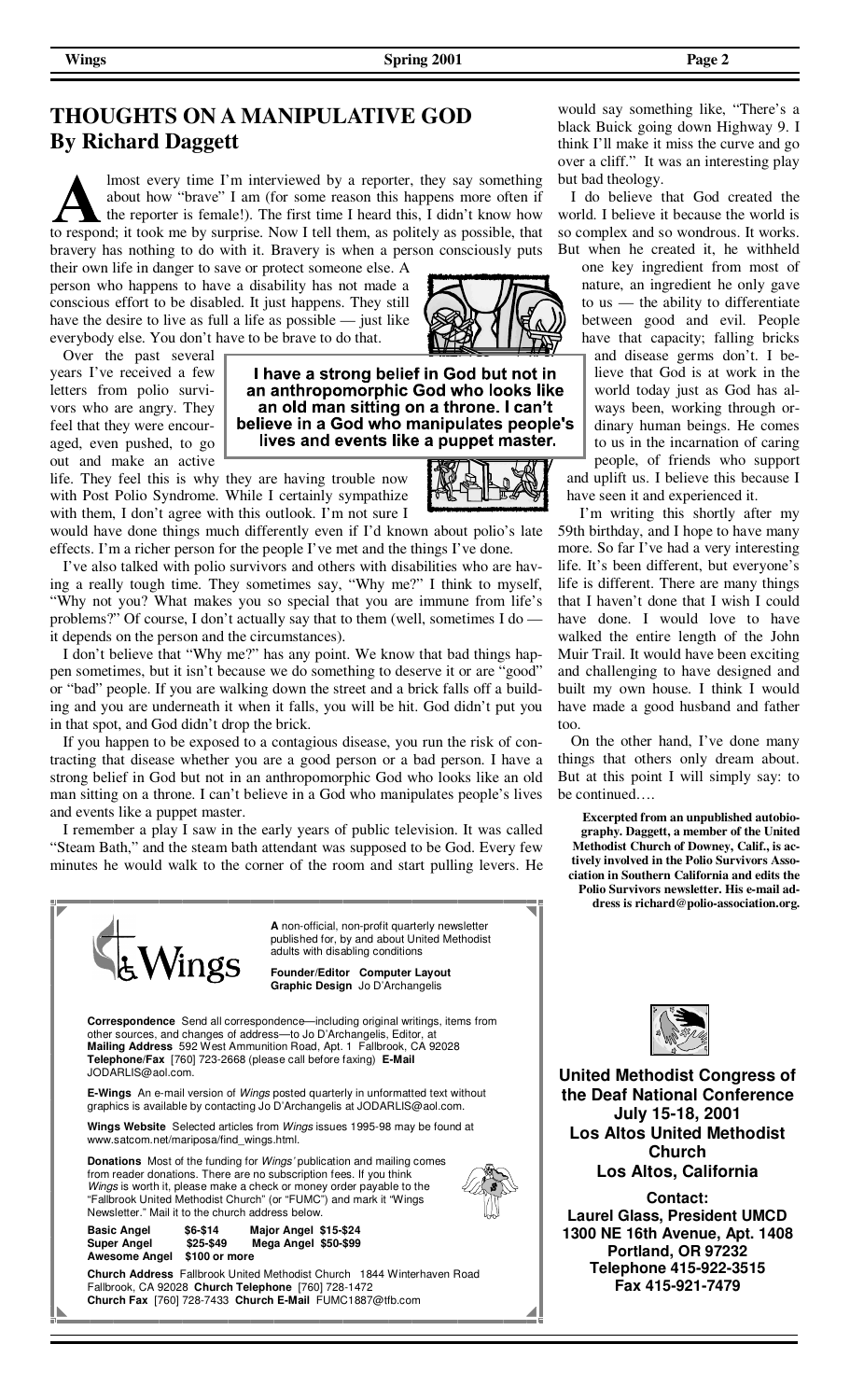### **SEMAR: A Theology of Hospitality**

**Over** the last 40 years or more, we have been trying to include people who are different from us in our lives. We have tried to say that we are all alike and should be treated alike. To be inclusive has been our goal, but inclusiveness is a political term or term used to talk about making something part of the whole. We have made some strides but have a long way to go.

**To** make our churches inclusive of persons with disabilities, we have built ramps, made accessible restrooms and water fountains, and even cut off pews. And when we talk about accessibility, we are always talking about these physical barriers. Our churches, however, remain obstacles to people.

**The** biblical term is "hospitality." This is to welcome, to be friendly, kind, and loving toward strangers or new arrivals in our lives. The emphasis here is not on buildings, concrete, and steel. The emphasis is on people and relationships. It is to invite people into our lives. This is not just saying hello [to them] at church but inviting them home for dinner.

**This** is what Christ demands of us. We want to be able to enter buildings and fully participate in the worship and fellowship part of church. With the surrounding society mandated by the Americans with Disabilities Act to be accessible, what does it say when our churches are not? We want to be accepted as people of value and worth with gifts and abilities. We want to be loved and to love. We want to be invited into your heart and to invite you into ours. This is the Ministry of Hospitality.

#### **— From SEMAR — [SouthEastern Methodist Agency for Rehabilitation]**

**\*\*\*\*\*\*\*\*** 

Disability Awareness materials may be downloaded from the SEMAR website at www.semar-umc.org. They include:

- 2001 Service of Hospitality including worship service, texts, hymns, and "gleanings" on the texts
- ♦ Disability Awareness Sunday materials from previous years as resources
- Information on how to start a group home for persons with disabilities
- An article on starting a Deaf Ministry in your Annual Conference

Those without access to the Web may request copies of any of the resources by contacting SEMAR Inc., P.O. Box 128, Lake Junaluska, NC 28745, Telephone 828-452- 2881 ex. 732/734 or 1-800-52-SEMAR (Voice), 828-452-7640 (TDD), Fax 828-452- 4332, E-mail semar@primeline.com.

# **CHILDREN OF LIGHT By Barbara Garcia**

he ten weeks of confirmation classes, service projects, study, and fellowship passed by quickly, even for the teachers. Everyone agreed that it had gone well.

 There was one especially bright spot. Peter had moved to town and decided that he would sign up for confirmation in spite of the difficulties the muscular dystrophy gave him in getting around and in making a place for himself in a new community. As it turned out, things went better than any of us had thought. Being the gregarious personality he was, Peter soon had lots of friends, and the other kids seemed to sense how much help he needed and when he needed to do things on his own. Just what we adults like to see — kids surrounded by the community of faith becoming the community of faith. It really can happen!

 Easter Eve came, the time for the very special Service of Baptism and Confirmation. All sixty-six confirmands gathered, ready to process into the filled sanctuary. Suddenly Peter's mother appeared with a distressed look on her face. "I'm not quite sure what to do," she said. "Peter is afraid he can't manage his certificate, his candle, and his crutches at the end of the service. He thinks maybe it would be better just to blow out his candle before the recessional.'

 Before I could even speak, Jay, his partner in the processional, had overheard and whispered, "Don't worry. We'll take care of Peter. We're in this together." The processional hymn began and there was nothing to do but trust. As a matter of fact, the service was so moving that I soon forgot all about Peter or Jay, or what might happen...until the soloist started singing, "I Want to Walk as a Child of the Light" and the confirmands filed out of their pews, lit their candles from the Christ candle, and started down the aisle. Peter and Jay met in front of the Christ candle and lit their own candles. Without a word Jay reached over and took Peter's candle. Jay held his own in front of himself, and extended Peter's candle out in front of Peter. The two boys filed out, side by side, candle by candle, walking indeed as children of light.

 Yes, baptism does mean that "we're in this together" and that we are called to care for one another. Peter and Jay, perhaps unaware, surrounded me with love and forgiveness that night. You might say, "Love yes! But why forgiveness?"

 Why? Because I had forgotten for a moment that our children are also part of the community of faith who surround us with love and forgiveness. That calls for repentance.

Thank you, Children of Light!

**From** *Alive Now* **[July/August 1997]**

# **A PRAYER FROM ONE WHO IS DEAF**

O God, The trouble about being deaf is That most people find deaf folks a nuisance. They sympathize with People who are blind and lame; But they get irritated and Annoyed with people who are deaf. And the result of this is that Deaf people are apt to avoid company. And get more lonely. And more and more shut in.

 Give me Perseverance to not let this trouble get me down. Don't let it cut me off from others.

 And help me to remember, Lord, Whatever happens, Nothing can stop me from hearing your voice.

**— William Barclay —** 

**From** *That All May Worship: An Interfaith Welcome to People With Disabilities***, Ann Rose Davie and Ginny Thornburgh, copyright (c) 1992 by the National Organization on Disability [Washington D.C.]**